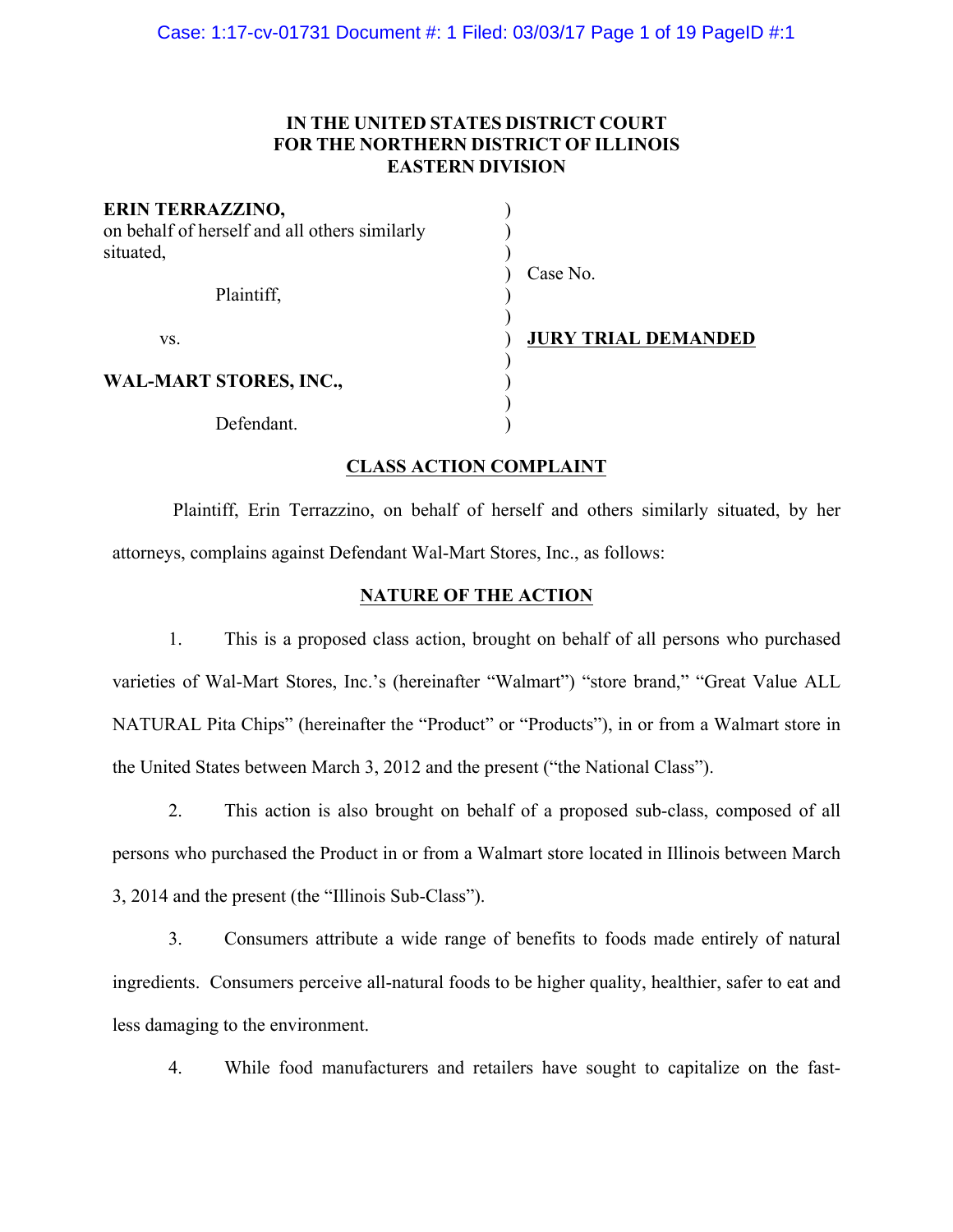#### Case: 1:17-cv-01731 Document #: 1 Filed: 03/03/17 Page 2 of 19 PageID #:2

growing market for natural products, now a multi-billion dollar industry, not all manufacturers and retailers truthfully represent the nature and quality of their products. Some manufacturers and retailers seek to capture a share of the market by touting their products as "All Natural" when in fact, they are not.

5. "Great Value ALL NATURAL PITA CHIPS" is a Walmart "store-brand" food product which is distributed by Defendant and is sold exclusively by Defendant at both Defendant's website (www.walmart.com) and Walmart stores located in every state in the United States, including Illinois.

6. Despite the inclusions of the phrase "All Natural" in the name of the Product itself, Defendant has unlawfully, fraudulently, unfairly, misleadingly, and/or deceptively represented that its pita chip products are "All Natural" when they contain non-natural chemically processed ingredients such as Thiamine Mononitrate, Niacin, Folic Acid, and Silicon Dioxide.

7. Merriam Webster's Learner's Dictionary defines "natural"1 as an adjective as follows: "existing in nature and not made or caused by people: coming from nature" or "not having any extra substances or chemicals added: not containing anything artificial".

8. Merriam Webster's Learner's Dictionary defines "synthetic"<sup>2</sup> as an adjective as follows: "made by combining different substances: not natural".

9. Merriam Webster's Learner's Dictionary defines "artificial"<sup>3</sup> as an adjective as follows: "not natural or real; made, produced, or done to seem like something natural" or "not happening or existing naturally: created or caused by people".

10. As described by the definitions above, and believed by Plaintiff and other

 <sup>1</sup> *See* http://www.learnersdictionary.com/definition/natural (last visited February 2017).

<sup>&</sup>lt;sup>2</sup> See http://www.learnersdictionary.com/definition/synthetic (last visited February 2017).

<sup>&</sup>lt;sup>3</sup> See http://www.learnersdictionary.com/definition/artificial (last visited February 2017).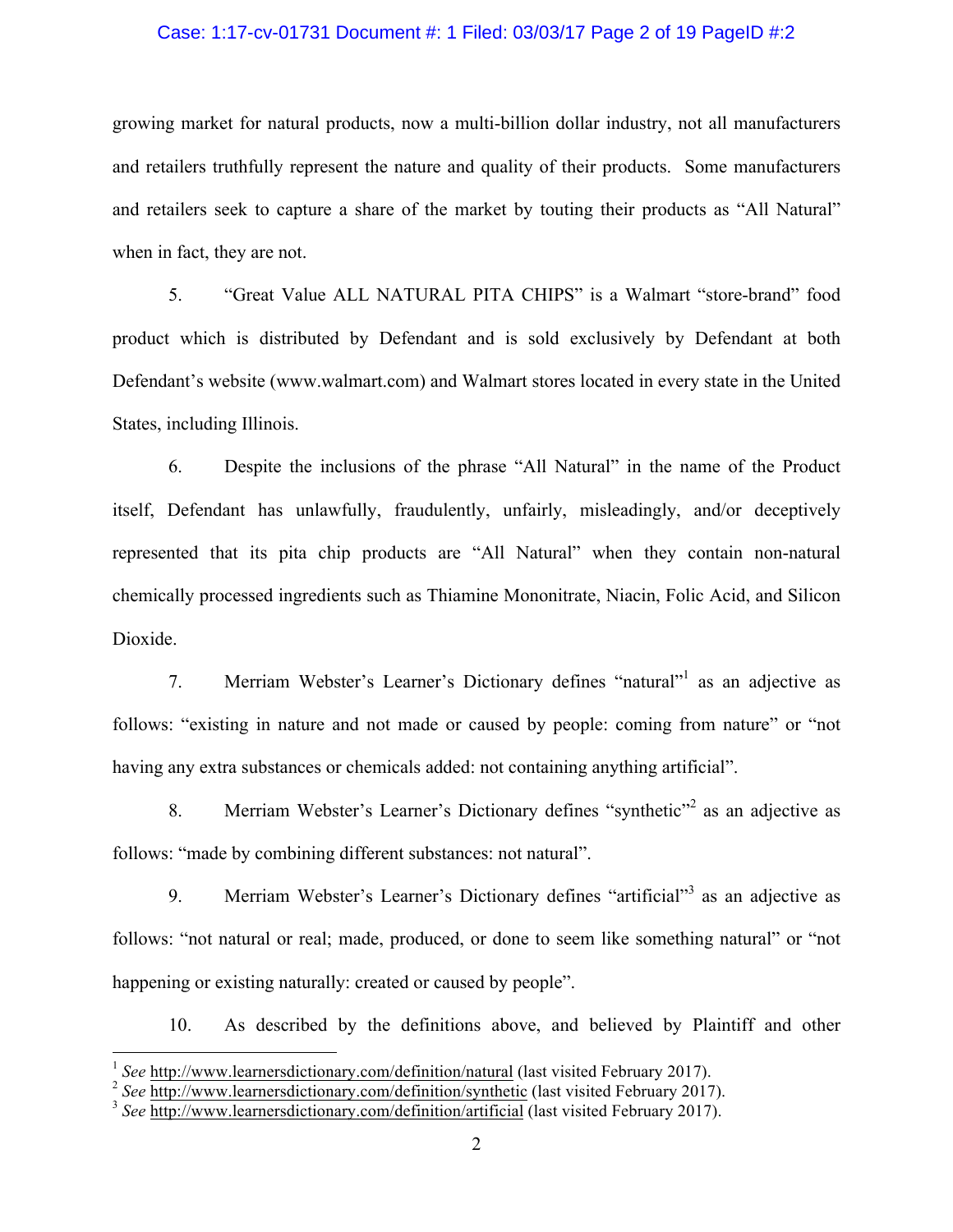#### Case: 1:17-cv-01731 Document #: 1 Filed: 03/03/17 Page 3 of 19 PageID #:3

reasonable consumers, the term "natural" does not apply to products that contain artificial or synthetic ingredients, which are not natural by their very definitions.

11. The term "natural" only applies to those products that contain no natural or synthetic ingredients and consist entirely of ingredients that are only minimally processed. Defendant, however, deceptively used the term "natural" to describe a product containing ingredients that have been either extensively chemically processed or fundamentally altered from their natural state and thus cannot be considered "minimally processed." The use of the term "natural" to describe such product creates consumer confusion and is misleading. Plaintiff alleges that Defendant dishonestly describes its Great Value pita chip products as being "All Natural" when, in fact, they are not.

12. At all times relevant, Defendant has manufactured, marketed and distributed its Great Value pita chip products with labels that claim the products are "All Natural" when the products are certainly not "All Natural." The addition of synthetic and/or artificial ingredient in Defendant's Great Value pita chip products causes them to not be natural, rendering Defendant's claim false, misleading, and likely to deceive reasonable consumers.

13. As a result of Wal-Mart Store, Inc.'s deceptive, false and misleading claim on its label, consumers in the United States – including Plaintiff and other members of the proposed National Class and the proposed Illinois Sub-Class – have purchased the Product without being advised that Great Value pita chips products are not "All Natural" as Defendant claims.

14. Wal-Mart Stores, Inc. has unjustly profited in the lucrative market for natural foods by misleadingly labeling its Great Value pita chips products as "All Natural" and selling them to consumers who sought to purchase products made from ingredients that are naturally occurring and who were willing to choose their brand over their competitors believing their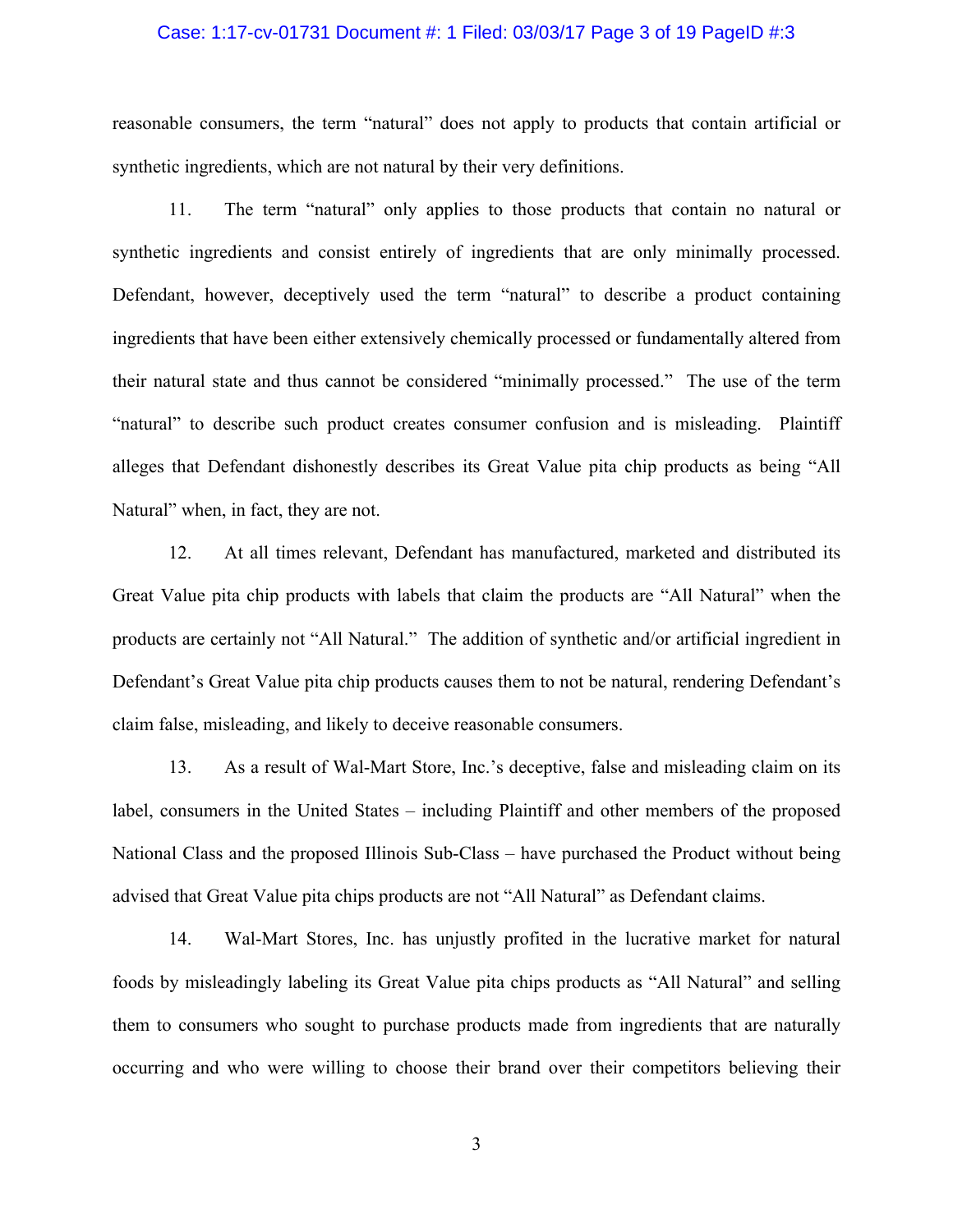products were "All Natural."

## **JURISDICTION AND VENUE**

15. The Court has jurisdiction over this case pursuant to 29 U.S.C. § 1332, because this is a class action, as defined by 28  $\S$  1332(d)(1)(B), in which a member of the putative class is a citizen of a different state than Defendant, and the amount in controversy exceeds the sum or value of \$5,000,000, excluding interest and costs.

16. The Court has jurisdiction over the federal claims alleged herein pursuant to 28 U.S.C. § 1331 because it arises under the laws of the United States.

17. The Court has jurisdiction over the state law claims because they form part of the same case or controversy under Article III of the United States Constitution.

18. Venue is properly placed in the Northern District of Illinois, Eastern Division, through 28 U.S.C.  $\S$  1391(b), because a substantial part of the facts, events, or omissions giving rise to Plaintiff's claims occurred in this judicial district.

# **PARTIES Plaintiff**

19. Plaintiff Erin Terrazzino resides and is domiciled in Cook County, Illinois, which is in this judicial district.

20. Like all members of the proposed National Class, Plaintiff purchased the Product either online or in a Walmart store located in the United States between March 3, 2012 and the present. Like all members of the proposed Illinois Sub-Class, Plaintiff purchased the Product either online or at a Walmart store located in Illinois between March 3, 2014 and the present.

21. Specifically, on or about February 4, 2017 Plaintiff purchased the Product online, and paid approximately \$2.00 for the Product.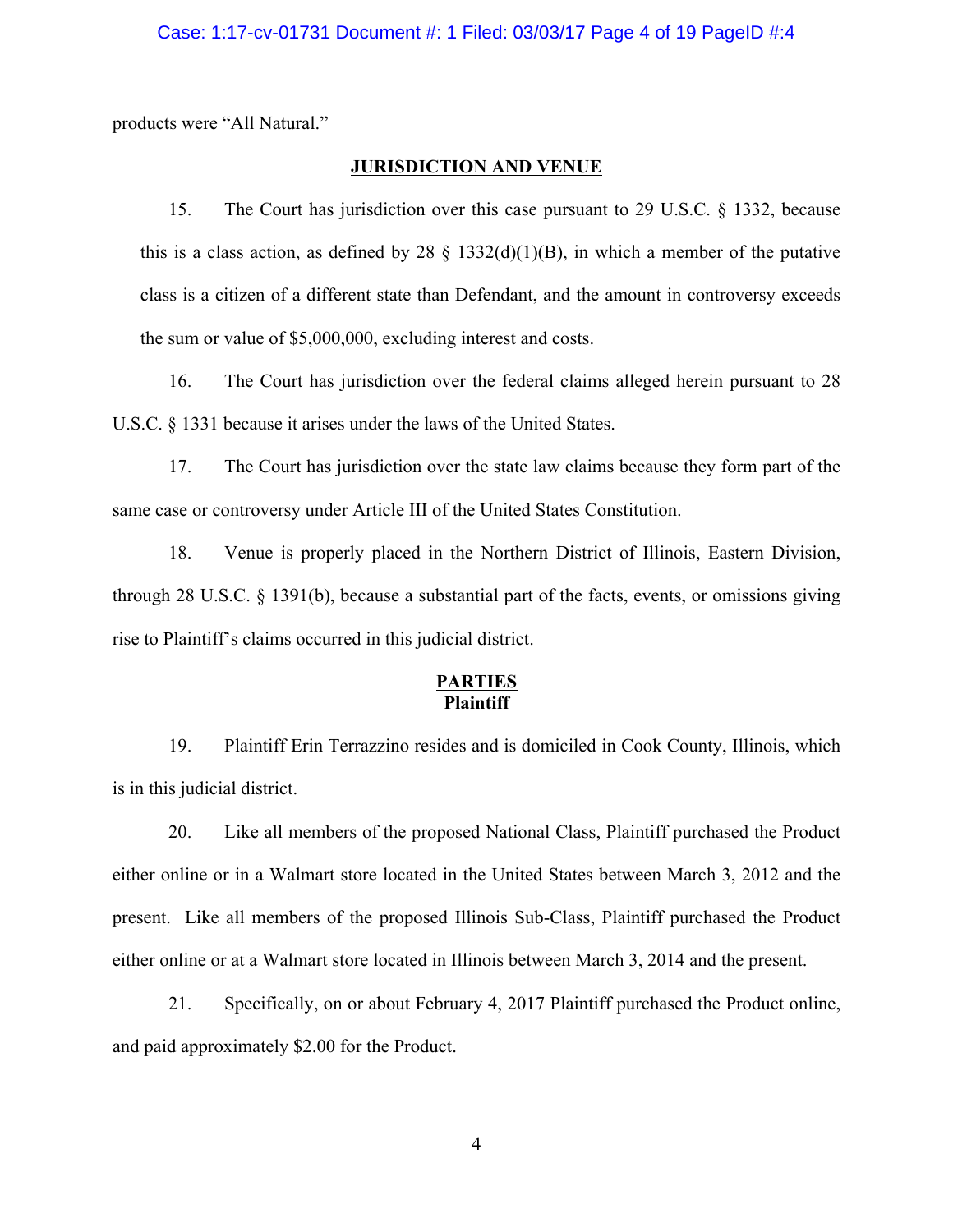#### **Defendant**

22. Defendant Wal-Mart Stores, Inc. ("Walmart") is a corporation which is headquartered at 702 SW 8th Street, Bentonville, Arkansas, 72716. The uniformly-worded label of the Product states, *inter alia,* that the product was "DISTRIBUTED BY: Wal-Mart Stores, Inc." Upon information and belief, Defendant Wal-Mart Stores, Inc. is the owner and operator of various Walmart stores throughout the United States, including Illinois.

23. Defendant Walmart manufactured, distributed, advertised, labeled and sold the Product, determining that each such bag would bear the name "Great Value ALL NATURAL PITA CHIPS" and would list "ALL NATURAL" above the word "Baked" on a stamp on the lower portion of the Products bag.

## **FACTUAL ALLEGATIONS**

24. Throughout the period of March 3, 2012, through the present, Defendant systematically marketed and advertised the Products as "All Natural" on the Products packaging.

25. Defendant prominently placed the words "All Natural" on the front of every package of the Products, as illustrated in the representative image in Figure 1.



Figure 1.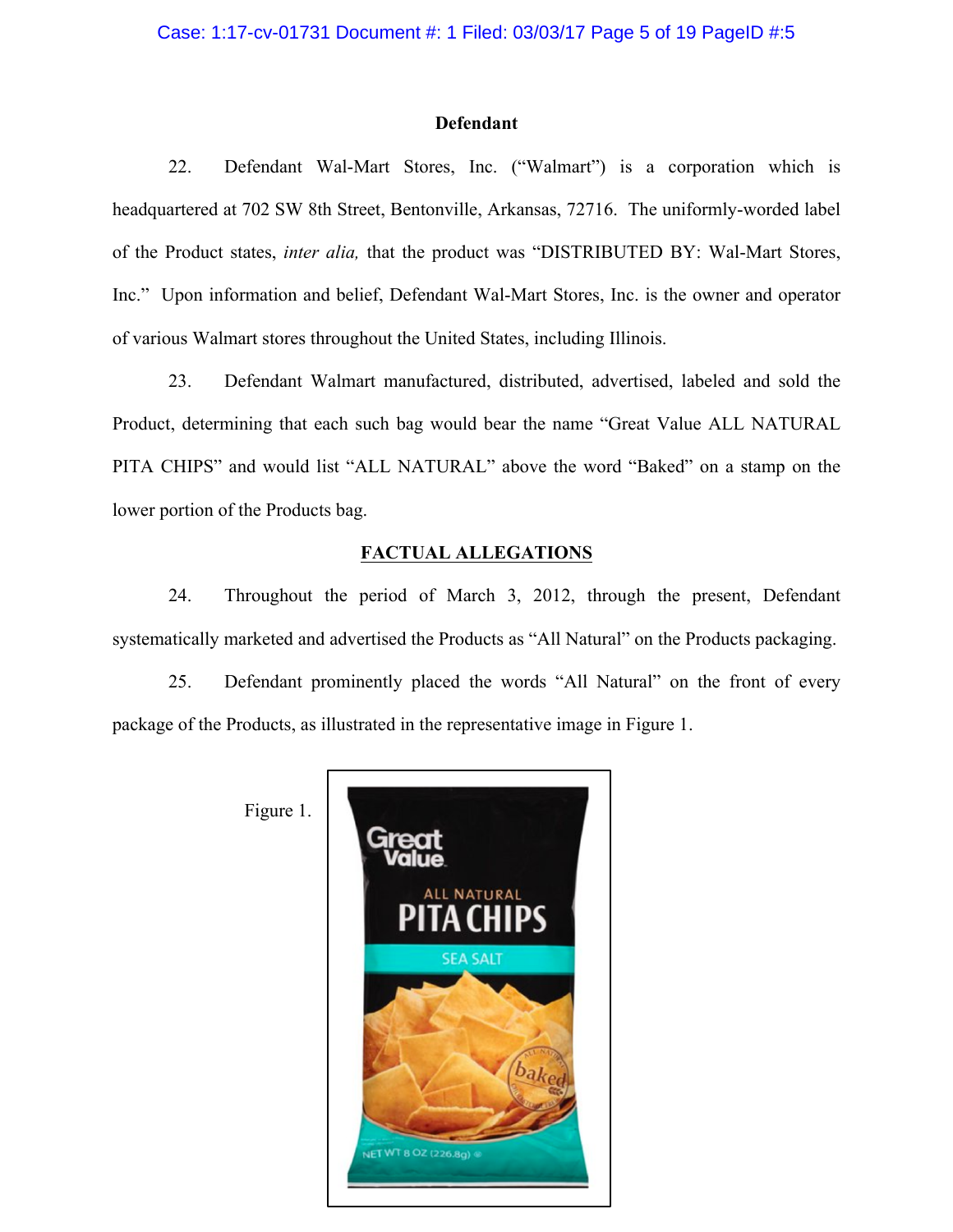#### Case: 1:17-cv-01731 Document #: 1 Filed: 03/03/17 Page 6 of 19 PageID #:6

26. Defendant prominently features the "All Natural" representation on each of the Great Value pita chips in a central location and in all capitalized letters.

27. Additionally, Defendant prominently features an "All Natural" stamp on each of its Great Value pita chip labels, as illustrated (and magnified) in the representative image in Figure 2.

Figure 2.



28. By consistently and systematically marketing and advertising the Product as "All Natural" on the Product's packaging throughout the period of March 3, 2012, through the present and throughout the United States, Defendants ensured that all consumers purchasing the Product would be, and all consumers purchasing the Product were, exposed to Defendant's misrepresentation that the Product is "All Natural".

## **Defendant's Product Contain Other Synthetic, Artificial and/or Highly Processed Ingredients, All of Which Are Not Natural**

29. The Product contain a variety of other synthetic, artificial, and or heavily processed, unnatural ingredients, including, enriched wheat flour, niacin, thiamine mononitrate and folic acid.

30. Enriched Wheat Flour is a highly processed form of wheat flour that has been rendered into an artificial, unnatural ingredient. Enriched wheat flour is formed when wheat seeds are ground to remove the outer layer of the seed and rend a fine light brown or yellowish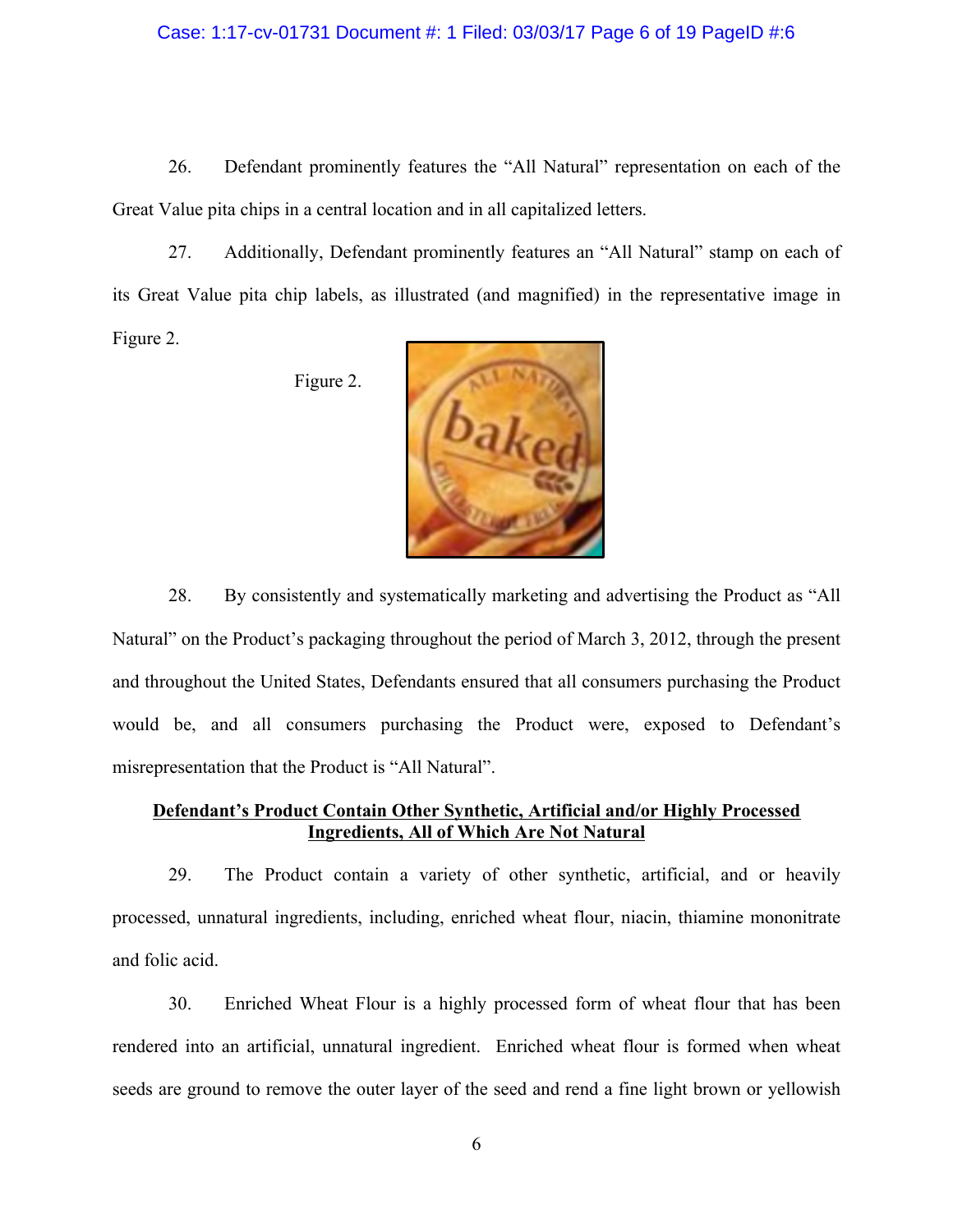## Case: 1:17-cv-01731 Document #: 1 Filed: 03/03/17 Page 7 of 19 PageID #:7

flour. During this process, almost all nutrients are removed from the flour, leaving a product that is void of its natural nutritional properties. The flour is then synthetically bleached with chemical additives, such as benzoyl peroxide or chlorine, to give it an artificial, unnatural white color. After bleaching, the flour then has synthetic substances added to it in an attempt to restore nutritional value to the product. Several of these synthetic substances, all of which are included in the Products contain enriched wheat flour, and are described in more detail below:

a. *Niacin* is a synthetic form of vitamin B3 formed from 3-methylpyridine.

b. **Thiamine Mononitrate**  $(C_{12}H_{17}N_5O_4S)$  is a mononitrate salt of thiamine. It is chemically distinct from thiamine (vitamin B1),  $C_{12}H_{17}N_5O_4OS$ . Thiamine Mononitrate is a synthetic substance prepared from thiamine hydrochloride (also synthetic) by dissolving the hydrochloride salt in alkaline solution followed by precipitation of the nitrate half-salt with stoichiometric amount of nitric acid.<sup>4</sup>

c. *Folic Acid* is the chemical *N*-[4-[[(2-amino-1, 4-dihydro-4-oxo-6 pteridinyl)methyl]amino]benzoyl]-Lglutamic acid.5 Folic Acid is synthetically created. Folic acid differs from natural folate in numerous respects, including shelf life and bio-availability. The molecular structure of folic acid is also different from that of natural folate.

31. Discovery is necessary to uncover the true nature of other ingredients in

Defendant's Product.

32. Despite the presence of all of the above-listed unnatural artificial and synthetic

ingredients in Defendant's Product, Defendant markets the Product as "All Natural".

# **Defendant Deceptively Markets the Products as "ALL NATURAL" to Induce Consumers, Including Plaintiff and the Class Members, to Purchase the Product**

33. According to Consumers Union, "Eighty-six percent of consumers expect a

'natural' label to mean processed foods do not contain any artificial ingredients."<sup>6</sup>

 $^{4}$  21 C.F.R. § 184.1878.

 $5$  21 C.F.R. § 172.345(a).

<sup>6</sup> Urvashi Rangan, Comments of Consumers Union on Proposed Guides for Use of Environmental Marketing Claims, 16 C.F.R. Part 260, Notice of the Federal Trade Commission (2010), *available at*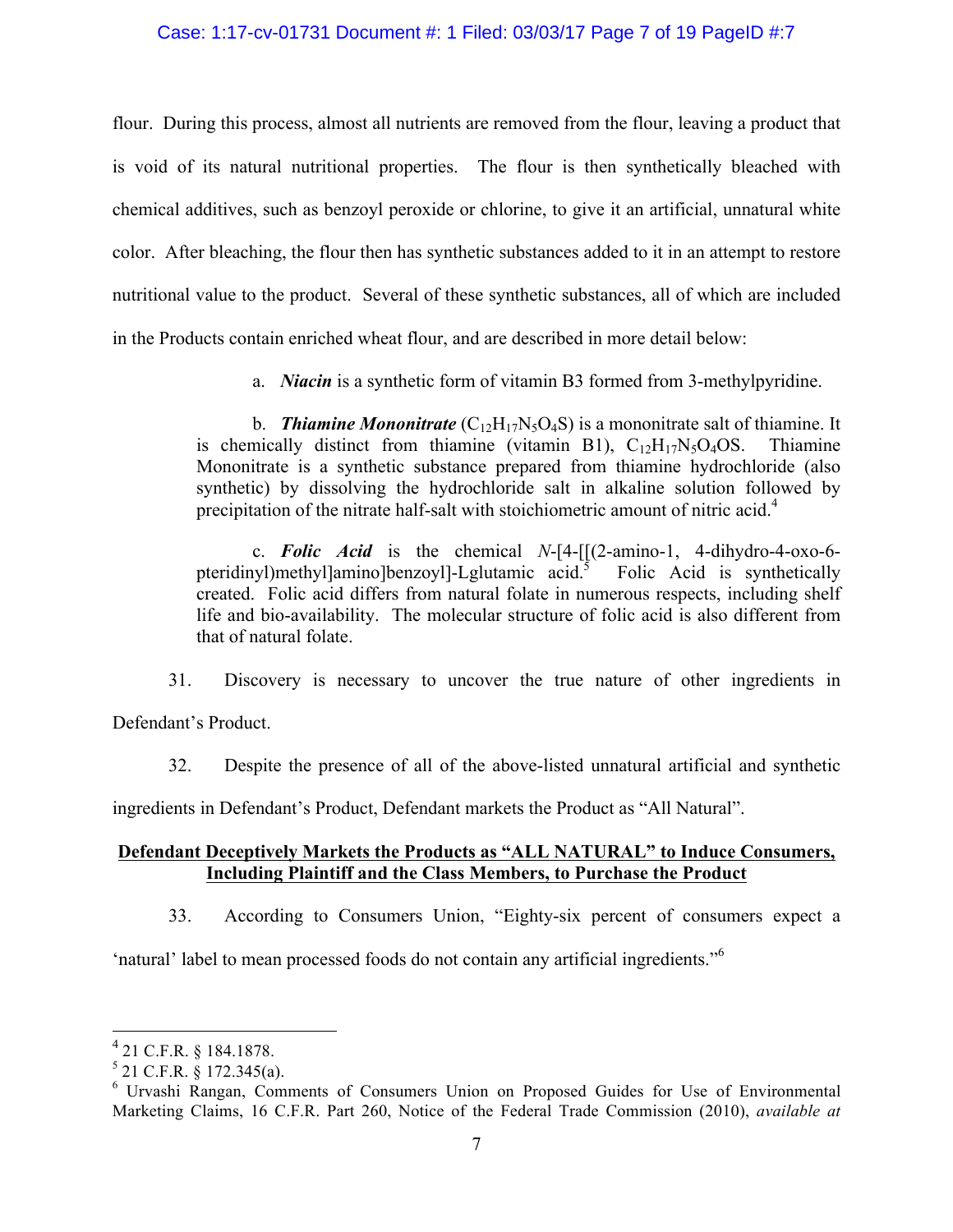#### Case: 1:17-cv-01731 Document #: 1 Filed: 03/03/17 Page 8 of 19 PageID #:8

34. A representation that a product is "All Natural," "natural," and/or "naturals" is material to a reasonable consumer.

35. Nearly 7 in 10 consumers surveyed by research company Mintel said they were "very" or "somewhat" interested in natural products. $\frac{7}{1}$ 

36. In surveys by Brand Keys consultancy, "natural ingredients" ranks second only to "taste" in influencing consumer purchasing behavior.<sup>8</sup>

37. Defendant is well aware that claims of food being "All Natural" are material to consumers.

38. This is evidenced by Defendant's marketing of the Product as "All Natural," on information and belief, from the launch of its existence through the present, prominently on the front label of the Product.

39. Defendant markets and advertises the Product as "All Natural" to increase sales of the Product.

40. In making the false, misleading, and deceptive representations and omissions described herein, Defendant knew and intended that consumers would purchase the Product which is labeled "All Natural" over comparable products not so labeled, furthering Defendant's private interest of increasing sales for its Product and decreasing the sales of products that Defendant's competitors truthfully offer as "All Natural."

## **Plaintiff and the Class Members Reasonably Relied on Defendant's Misrepresentations**

41. Defendant made the deceptive representations on the Product with the intent to induce Plaintiff and other Class members to purchase the Product.

1

https://www.ftc.gov/sites/default/files/documents/public\_comments/guides-use-environmental-marketingclaims-project-no.p954501-00289%C2%A0/00289-57072.pdf

<sup>7</sup> Bruce Horovitz, Frito-Lay turns to nature's path, USA TODAY, Dec. 28, 2010 *available at*  http://usatoday30.usatoday.com/money/industries/food/2010-12-28-fritonatural28\_ST\_N.htm  $8\bar{Id}$ .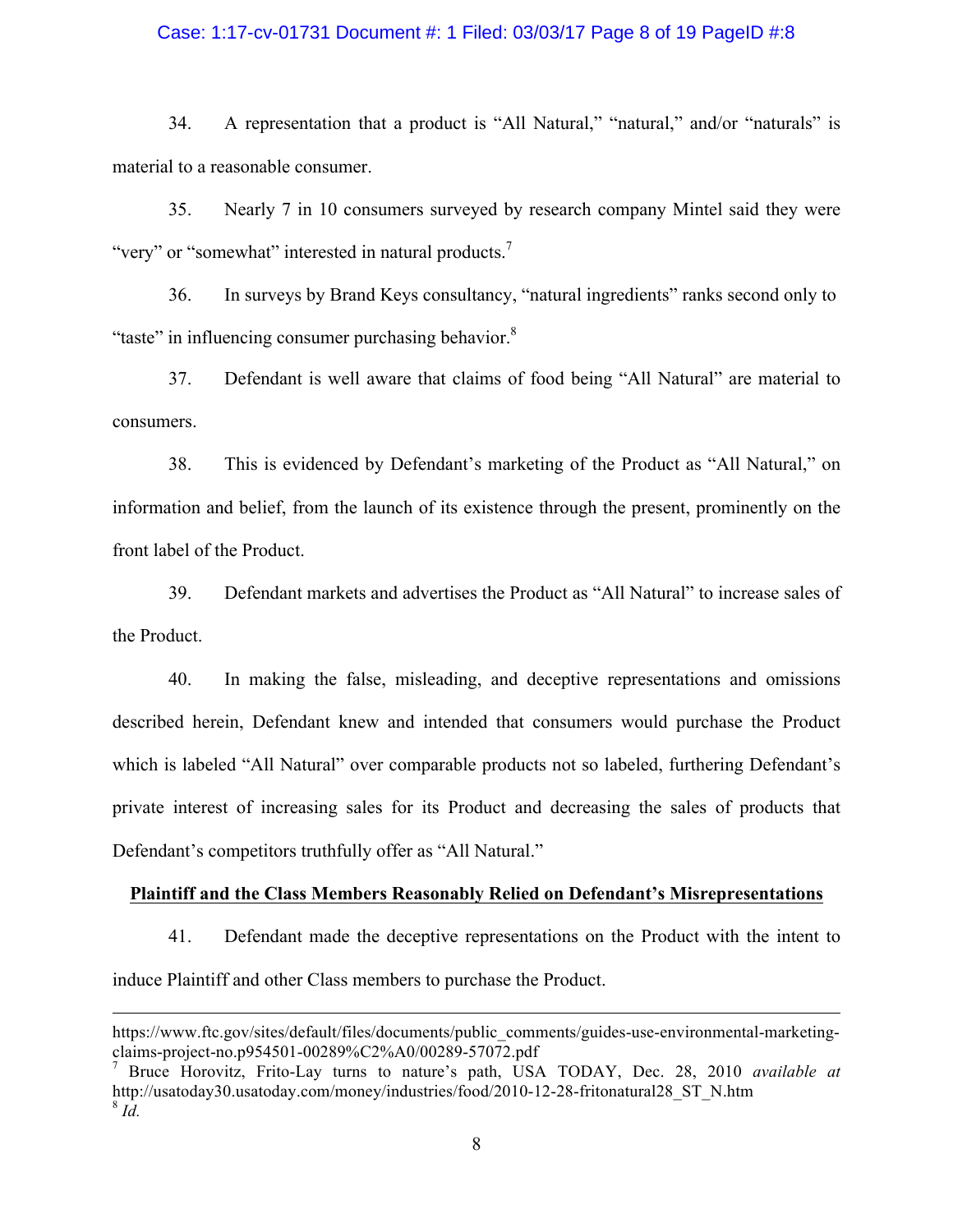#### Case: 1:17-cv-01731 Document #: 1 Filed: 03/03/17 Page 9 of 19 PageID #:9

42. Defendant's deceptive representations and omissions are material in that a reasonable person would attach importance to such information and would be induced to act upon such information in making purchase decisions.

43. Defendant's misleading affirmative statements about the "naturalness" of its Product obscured the material facts that Defendant failed to disclose about the unnaturalness of its Product.

44. Consumers frequently rely on food label representations and information in making purchase decisions.

45. Plaintiff and other Class members reasonably relied to their detriment on Defendant's misleading representations and omissions.

46. Defendant's false, misleading, and deceptive misrepresentations and omissions are likely to continue to deceive and mislead reasonable consumers and the general public as they have already deceived and misled Plaintiff and the other Class members.

#### **Defendant's Wrongful Conduct Caused Plaintiff and the Class Members' Injuries**

47. As an immediate, direct, and proximate result of Defendant's false, misleading, and deceptive representations and omissions, Defendant injured Plaintiff and the other Class members in that they:

- a. paid a sum of money for the Product that was not as represented;
- b. paid for the Product that was unlawfully misbranded and rendered less value;
- c. were deprived the benefit of the bargain because the product they purchased was different from what Defendant warranted;
- d. were deprived the benefit of the bargain because the product they purchased had less value than what Defendant represented;
- e. did not receive a product that measured up to their expectations as created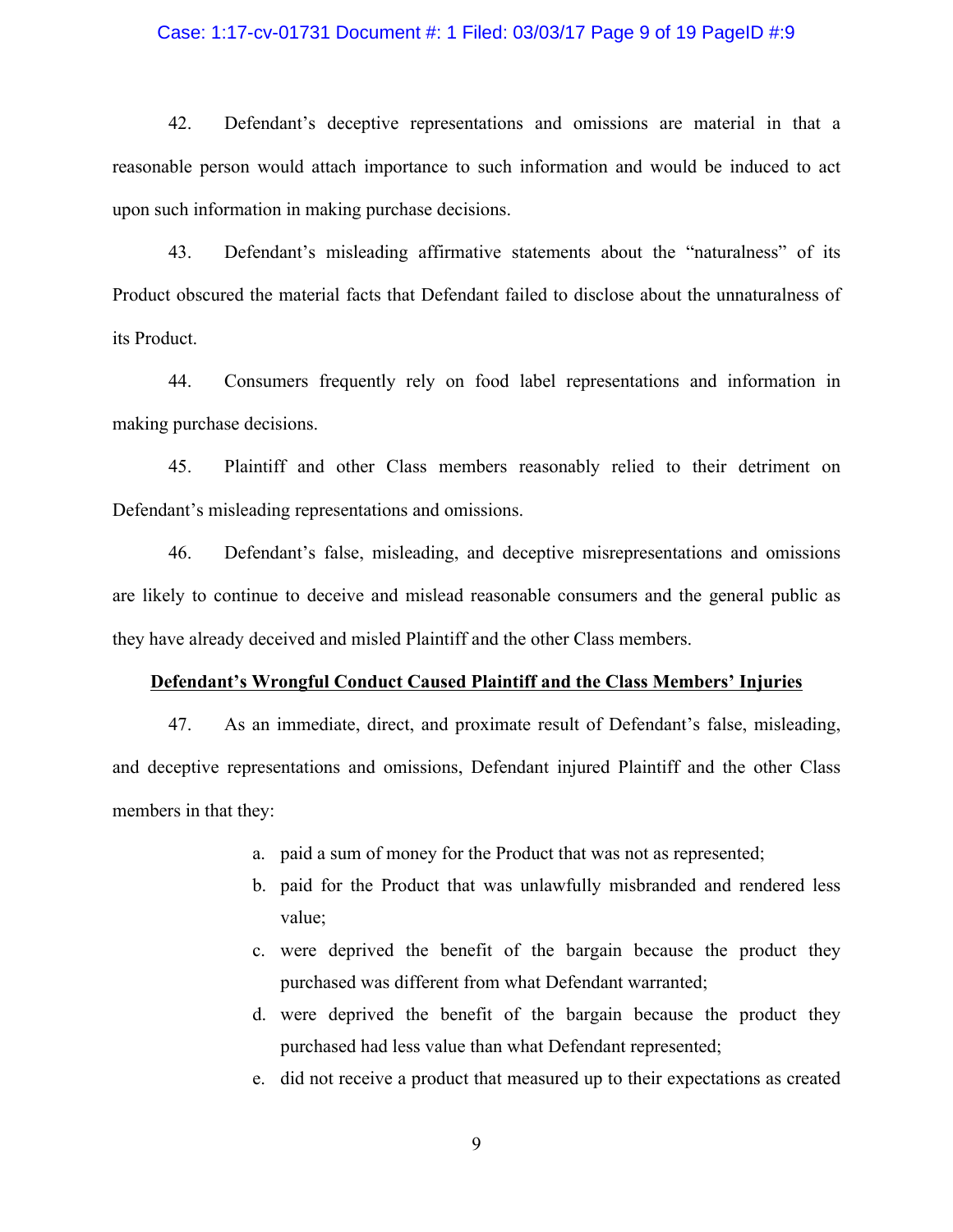by Defendant;

- f. ingested a substance that was of a different quality than what Defendant promised; and
- g. were denied the benefit of the beneficial properties of the natural foods promised.

48. Had Defendant not made the false, misleading, and deceptive representations and omissions, Plaintiff and the other Class members would not have been injured.

49. Plaintiff paid for a product that was "All Natural", but received a product that was not "All Natural". The product Plaintiff and the other Class members received were worth less than the product for which they paid.

50. Defendant's advertising for the Product was and is false, misleading, and/or likely to deceive reasonable consumers. Therefore, the Product is misbranded and worth less than what Plaintiff and members of the Class paid for them, and/or are not what Plaintiff and members of the Class reasonably intended to receive.

# **CLASS ACTION ALLEGATIONS**

51. Plaintiff brings this action as a class action pursuant to Fed. R. Civ. P. 23, on behalf of a National Class defined as:

# **All persons who, between March 3, 2012 and the present purchased one or more bags of "Great Value All Natural PITA CHIPS" at a Walmart store located in the United States or online at www.walmart.com.**

52. Plaintiff also brings this action as a class action pursuant to Fed. R. Civ. P. 23 on

behalf of all Illinois Sub-Class defined as:

# **All persons who, between March 3, 2014 and the present purchased one or more bags of "Great Value All Natural PITA CHIPS" at a Walmart store located in Illinois or online at www.walmart.com while in Illinois.**

53. The members of the class and sub-class for whose benefit this action is brought are so numerous that joinder of all members is impracticable.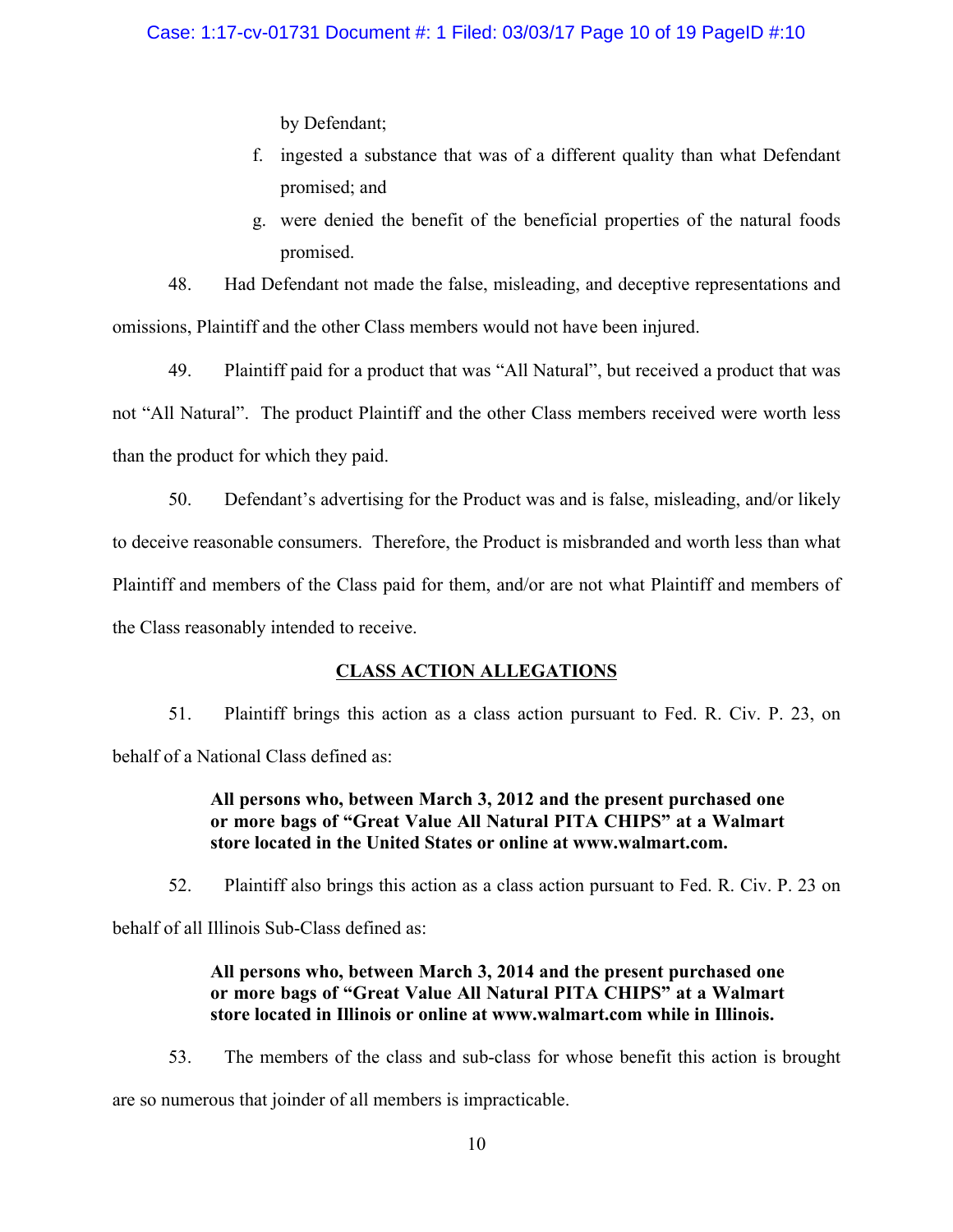#### Case: 1:17-cv-01731 Document #: 1 Filed: 03/03/17 Page 11 of 19 PageID #:11

54. Upon information and belief, the proposed National Class and the proposed Illinois Sub-Class are each composed of many thousands of persons.

55. No violations alleged in this complaint are a result of any oral communications or individualized interaction of any kind between class members and Defendant.

56. Rather, all claims in this matter arise from the identical, false, written affirmative statements on the Product label as outlined in detail herein.

57. There are common questions of law and fact affecting the rights of all National Class members and Illinois Sub-Class members, including, *inter alia*, the following:

a. Whether the Product is All-Natural;

b. Whether Defendant's act in labeling the Product "ALL NATURAL" was a false, affirmative statement of fact;

c. Whether Defendant was aware that the Product contained unnatural artificial and synthetic ingredients; and

d. The date Defendant became aware that the Product contained unnatural artificial and synthetic ingredients.

58. In addition, there are common questions of law and fact affecting the rights of all Illinois Sub-Class members, including, *inter alia*, the following:

> a. Whether Defendant's actions, as outlined herein, violated the Illinois Consumer Fraud and Deceptive Business Practices Act; 815 ILCS 505/1 *et seq.*;

> b. Whether, by the facts alleged herein, Defendant breached an express or implied warranty under Illinois common law;

> c. Whether an implied contract for the purchase of goods existed between Defendant and each member of the Illinois Sub-Class under Illinois common law; and

> d. Whether Defendant's actions, as outlined herein, breached that implied contract and/or the implied covenant of good faith and fair dealing that was part of such contract under Illinois common law.

59. Plaintiff is a member of the class and sub-class she seeks to represent.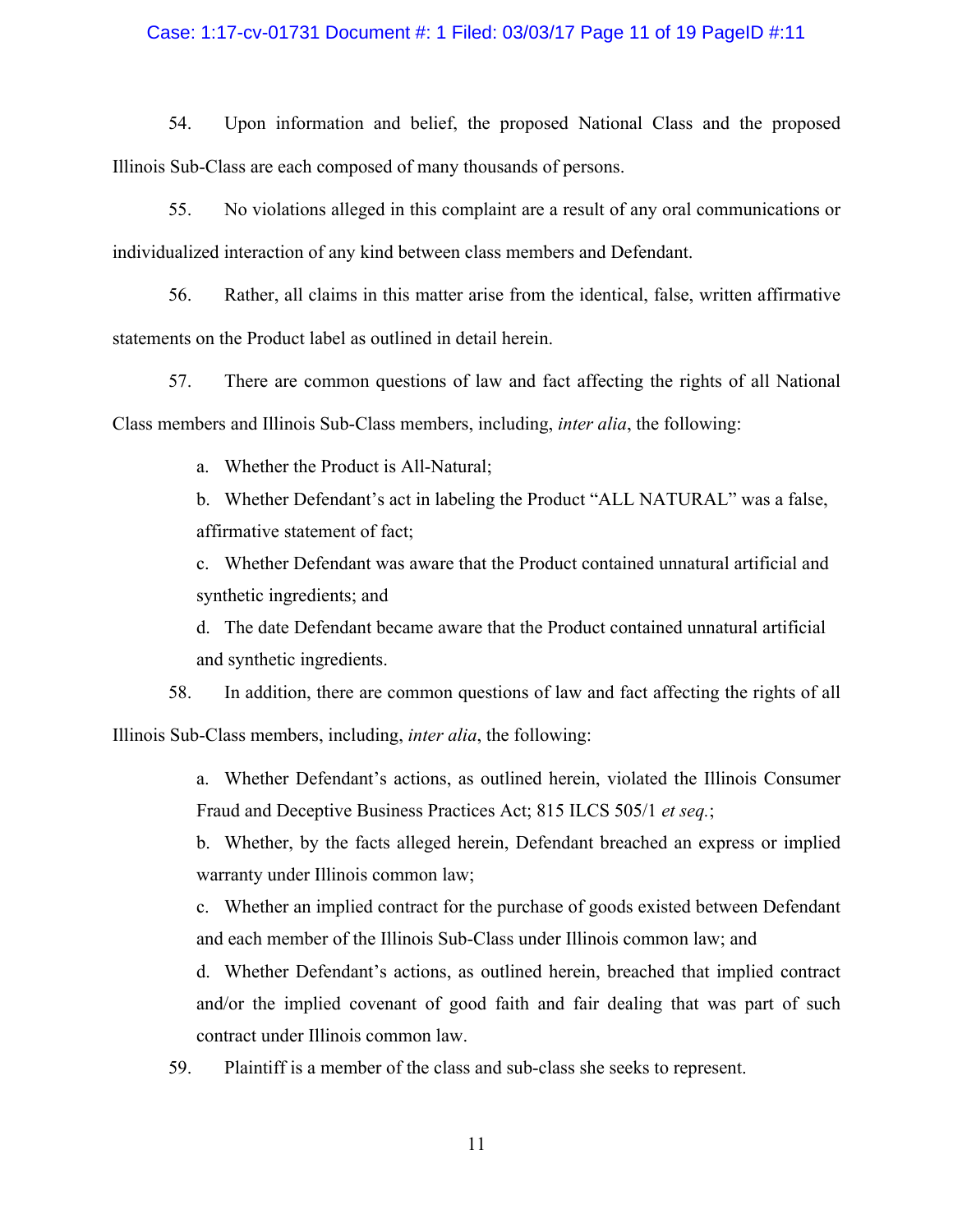#### Case: 1:17-cv-01731 Document #: 1 Filed: 03/03/17 Page 12 of 19 PageID #:12

60. The claims of Plaintiff are not only typical of all class and sub-class members, they are identical.

61. All claims of Plaintiff and the class and sub-class arise from the same identical, false, written statement of affirmative fact on the Product label as described herein.

62. All claims of Plaintiff and the class and sub-class are based on the same legal theories.

63. Plaintiff has no interest antagonistic to, or in conflict with, the class or sub-class.

64. Plaintiff will thoroughly and adequately protect the interests of the class and subclass, having retained qualified and competent legal counsel to represent herself and the class and sub-class.

65. Defendant has acted and refused to act on grounds generally applicable to the class and sub-class, thereby making appropriate injunctive and declaratory relief for the class as a whole.

66. The prosecution of separate actions by individual class members would create a risk of inconsistent or varying adjudications.

67. A class action is the only practical, available method for the fair and efficient adjudication of the controversy since, *inter alia*, the damages suffered by each class member were less than \$4.00 per bag of the Product purchased and, as such, individual actions are not economically feasible.

68. Common questions will predominate, and there will be no unusual manageability issues.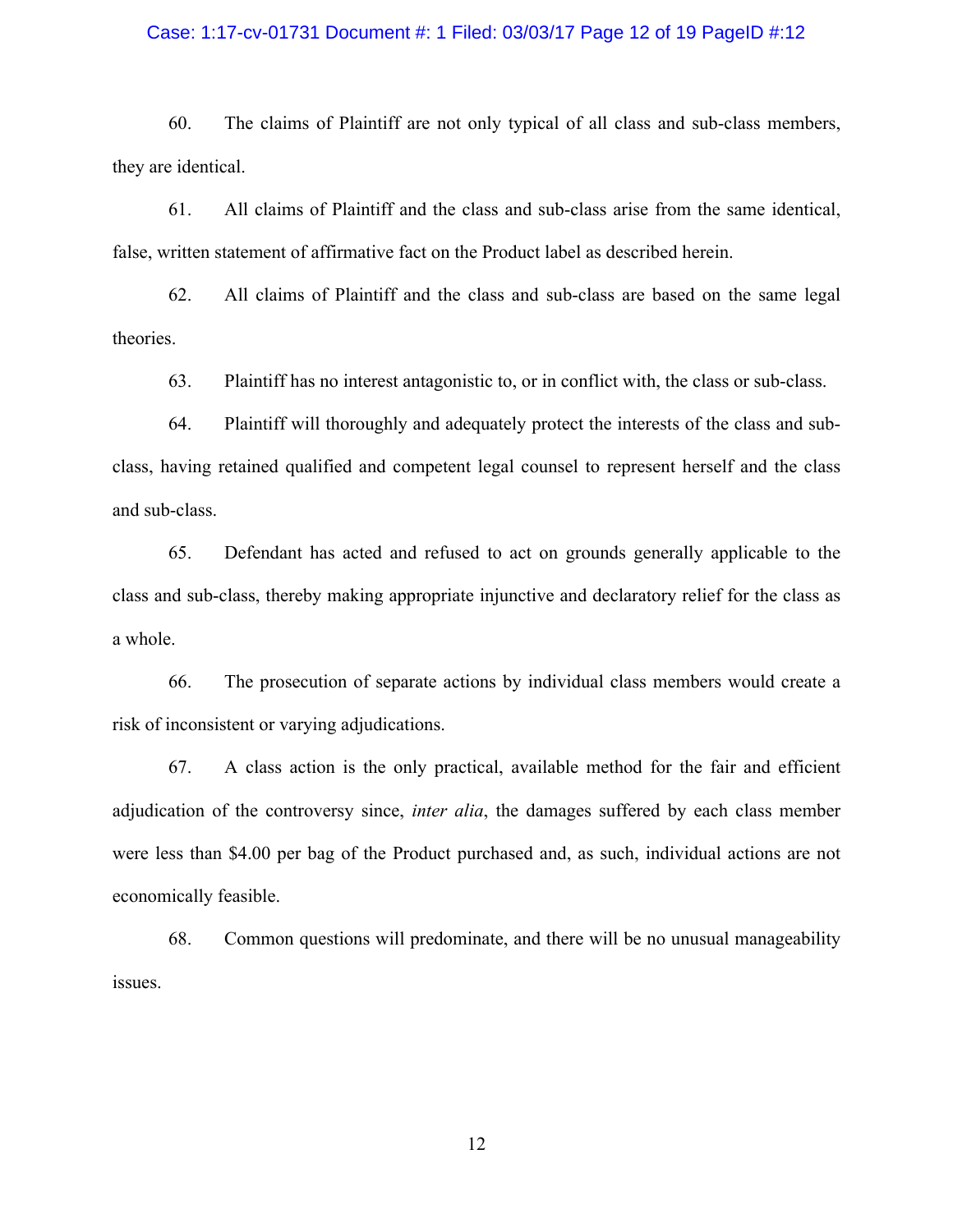## **COUNT I BREACH OF EXPRESS WARRANTY On Behalf of the National Class**

69. Plaintiff re-alleges and incorporates by reference paragraphs 1-68 of this complaint as if set forth fully herein.

70. Plaintiff brings this claim individually and on behalf of the National Class. Plaintiff and each member of the National Class formed a contract with Defendant at the time Plaintiff and the other members of the National Class purchased Defendant's Product.

71. Defendant sold the Product in its regular course of business.

72. Plaintiff and the members of the National Class purchased the Product.

73. The written, capitalized and uniformly-worded label on the Product, along with the stamped written label on the Product constituted an express warranty provided to all purchasers of the Product under the law of each state in the United States in which the Product was sold.

74. Defendant's written affirmation of fact, promises, and/or descriptions on the Product label were part of that express warranty under the laws of each state in the United States in which the Product was sold.

75. By the acts alleged herein, Defendant breached that warranty because the Product cannot and does not conform to the properties Defendant represented on the label.

76. All conditions precedent to seeking liability under this claim for breach of warranty have been performed by or on behalf of Plaintiff and the members of the National Class in terms of paying for the goods at issue.

77. Defendant had actual and/or constructive notice of the false labeling information and to date has taken no action to remedy its breaches of warranty.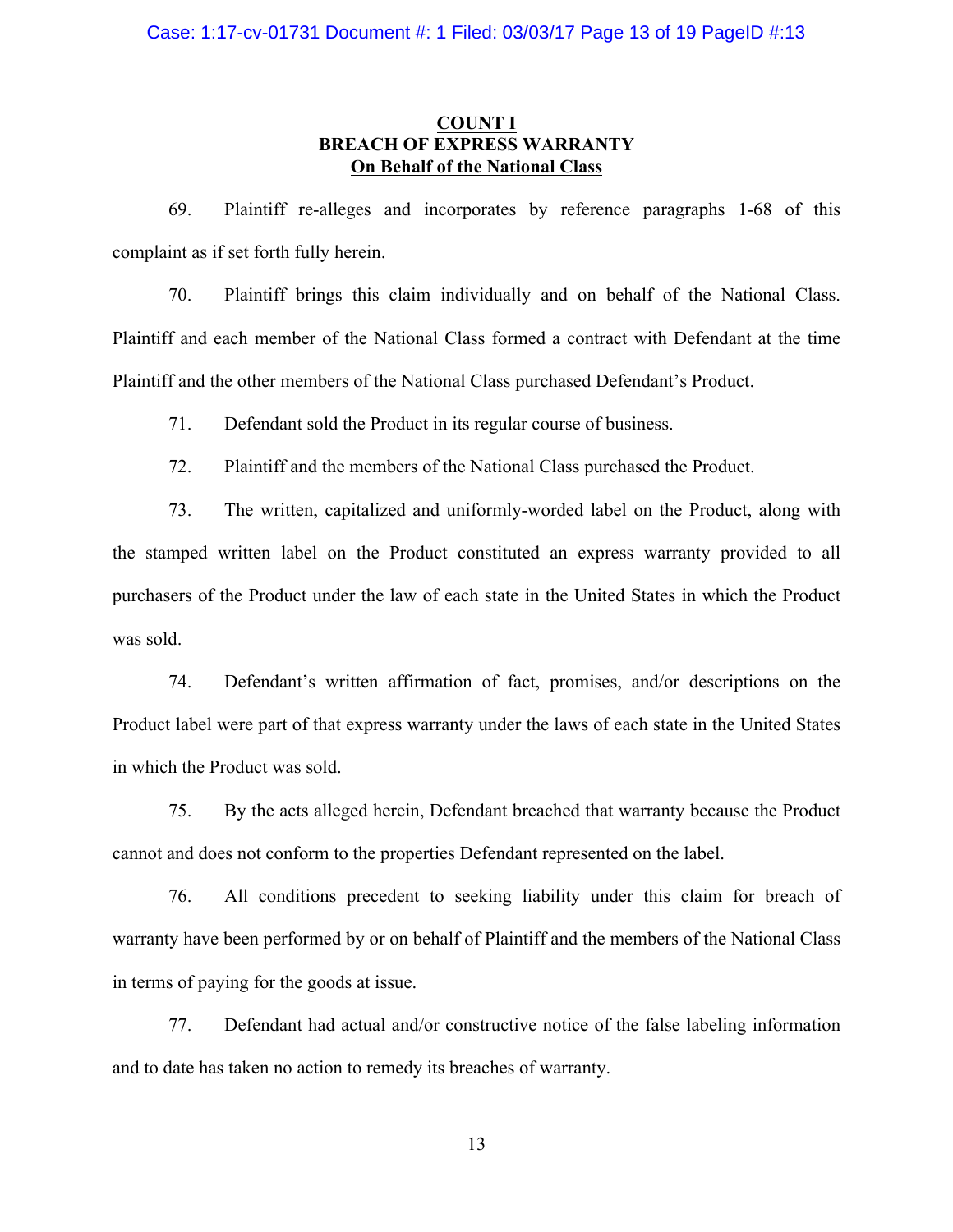#### Case: 1:17-cv-01731 Document #: 1 Filed: 03/03/17 Page 14 of 19 PageID #:14

78. By placing the Product into the stream of commerce, by operation of law in each state in the United States, Defendant also impliedly warranted to Plaintiff and the members of the National Class that the Product was accurately labeled in conformance with the law.

79. Defendant's breaches of warranty have caused Plaintiff and the members of the National Class to suffer injuries by paying for falsely labeled products. As a direct and proximate result of Defendant's breaches of warranty, Plaintiff and the members of the National Class have suffered damages and continue to suffer damages, including economic damages in terms of the difference between the value of the Product as promised and the value of the Product as delivered.

80. As a result of the breach of these warranties, Plaintiff and the members of the National Class are entitled to legal and equitable relief including damages, costs, attorneys' fees, rescission, and/or other relief as deemed appropriate, for an amount to compensate them for not receiving the benefit of their bargain.

# **COUNT II (In the Alternative to Count I) UNJUST ENRICHMENT On Behalf of the National Class**

81. Plaintiff re-alleges and incorporates by reference paragraphs 1-68 of this complaint as if set forth fully herein.

82. Plaintiff brings this claim individually and on behalf of the National Class.

83. Plaintiff and the members of the National Class have conferred substantial benefits on Defendant by purchasing the Product, and Defendant has knowingly and willingly accepted and enjoyed these benefits.

84. Defendant received these benefits as a result of its uniform deceptive marketing of the Product.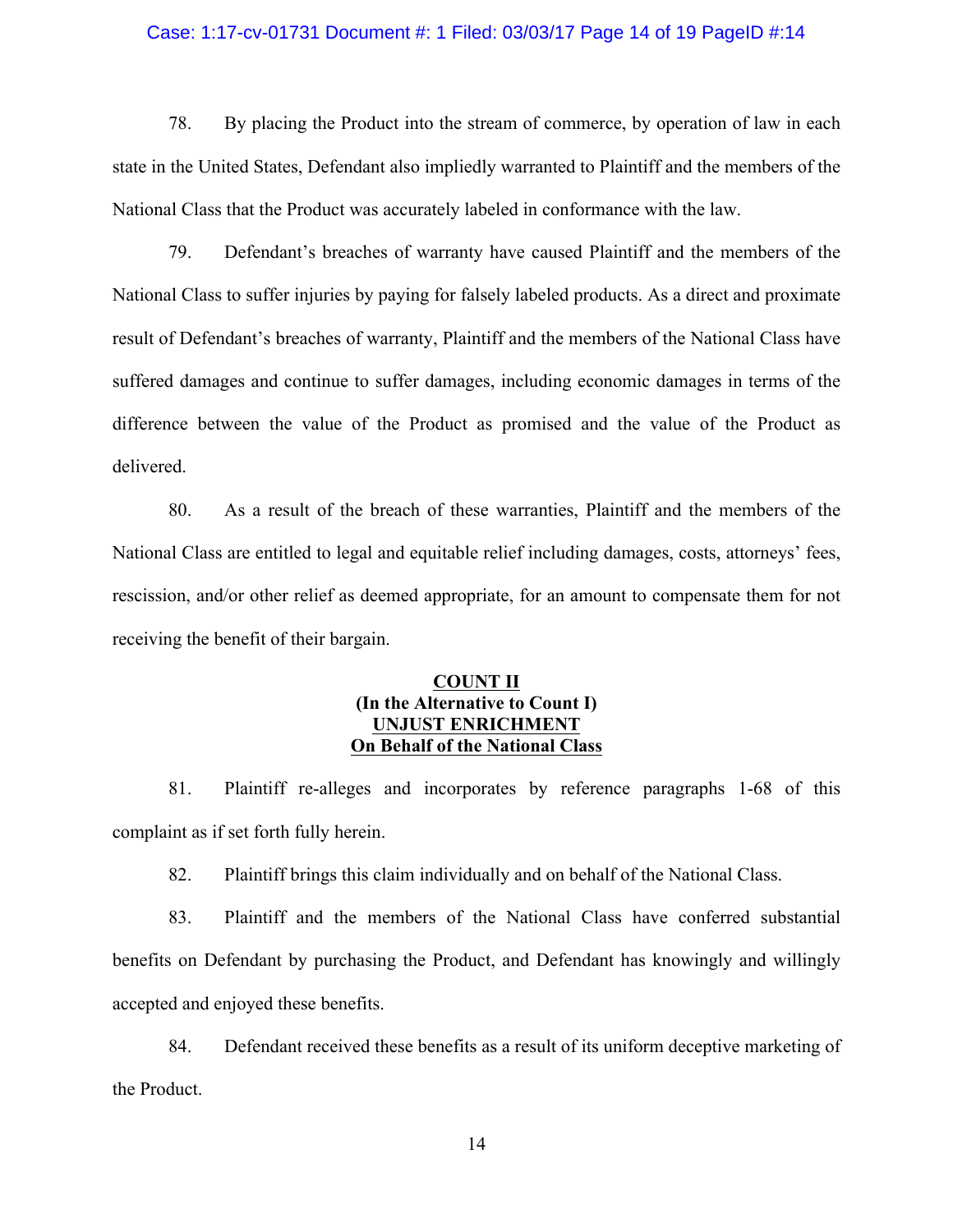#### Case: 1:17-cv-01731 Document #: 1 Filed: 03/03/17 Page 15 of 19 PageID #:15

85. Defendant either knew or should have known that the payments rendered by Plaintiff and the members of the National Class were given and received with the expectation that the Product would be as represented and warranted, free of any artificial or synthetic ingredients.

86. Under the common law of unjust enrichment in every state in the United States where the Product was sold, it would be inequitable for Defendant to retain the benefit of payments under these circumstances and such retention constitutes unjust enrichment.

87. Under the law of every state in the United States where the Product was sold, both law and equity demand disgorgement of Defendant's ill-gotten gains.

88. As a direct and proximate result of Defendant's wrongful conduct and unjust enrichment, Plaintiff and the members of the National Class are entitled to restitution from Defendant and institution of a constructive trust disgorging all profits, benefits, and other compensation obtained by Defendant.

## **COUNT III ILLINOIS CONSUMER FRAUD AND DECEPTIVE BUSINESS PRACTICES ACT 815 ILCS 505/1** *et seq.* **On Behalf of the Illinois Sub-Class**

89. Plaintiff re-alleges and incorporates by reference paragraphs 1-68 of this complaint as if set forth fully herein.

90. Plaintiff asserts this claim on behalf of herself and on behalf of the Illinois Sub-Class, pursuant to the Illinois Consumer Fraud and Deceptive Business Practices Act, 815 ILCS 505/1 *et seq.* (the "ICFA").

91. Section 2 of the ICFA provides in pertinent part:

Unfair methods of competition and unfair or deceptive acts or practices, including but not limited to the use or employment of any deception, fraud, false pretense,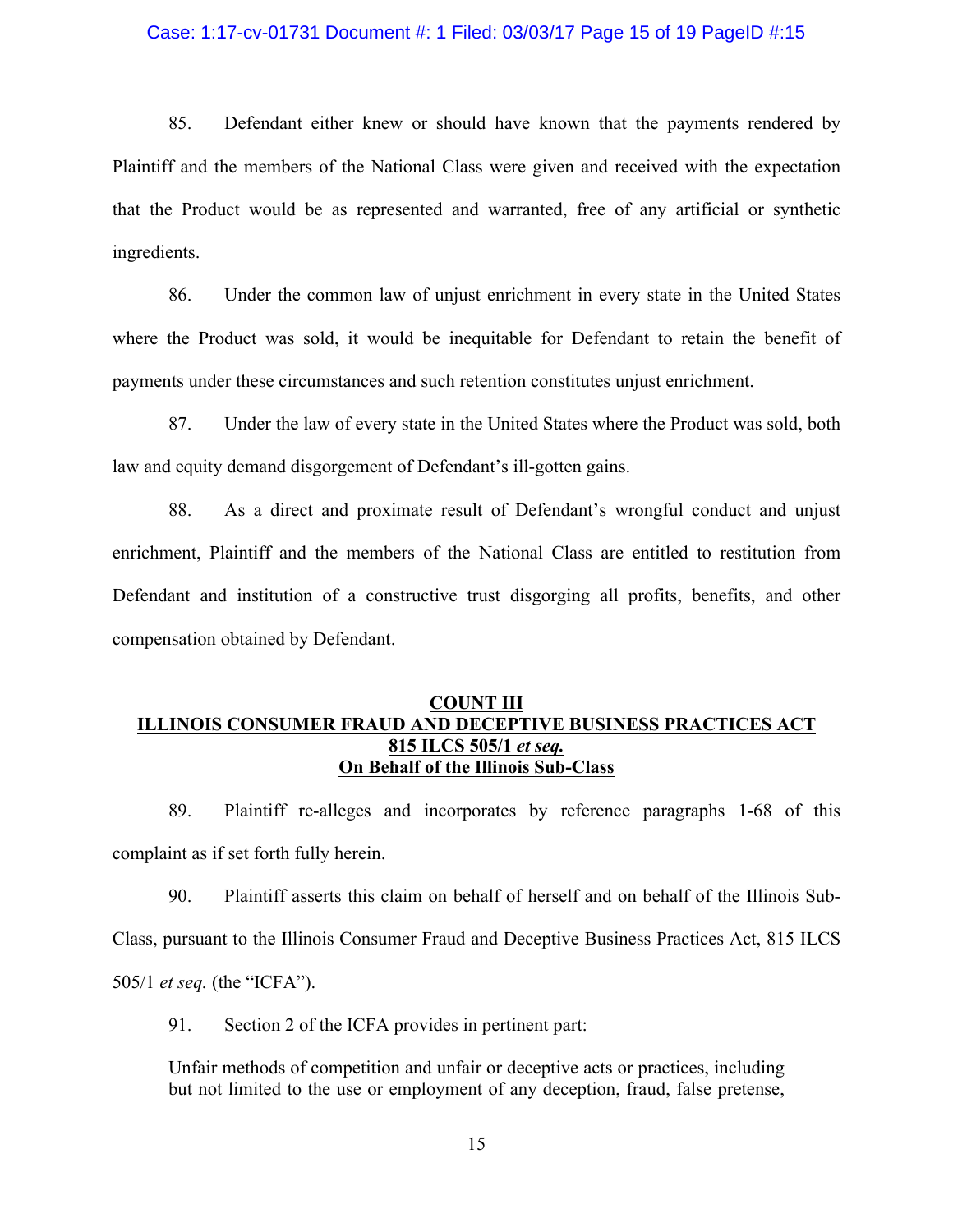false promise, misrepresentation or the concealment, suppression or omission of any material fact, with intent that others rely upon the concealment, suppression or omission of any such material fact, or the use or employment of any practice described in Section 2 of the "Uniform Deceptive Trade Practices Act," approved August 5, 1965, in the conduct of any trade or commerce are hereby declared unlawful whether any person has in fact been misled, deceived or damaged thereby. In construing this section consideration shall be given to the interpretations of the Federal Trade Commission and the federal courts relating to Section 5(a) of the Federal Trade Commission Act. 815 ILCS 505/2 (footnotes omitted).

92. Under the ICFA, the term "consumer" means "any person who purchases or contracts for the purchase of merchandise not for resale in the ordinary course of his trade or business but for his use or that of a member of his household." 815 ILCS 505/1(e).

93. Under the ICFA, the terms "trade" and "commerce" mean "the advertising, offering for sale, sale, or distribution of any services and any property, tangible or intangible, real, personal or mixed, and any other article, commodity, or thing of value wherever situated, and shall include any trade or commerce directly or indirectly affecting the people of this State." 815 ILCS 505/1(f).

94. Plaintiff and the Illinois Sub-Class members have standing to assert this claim because they are "consumers" within the meaning of the IFCA, and Defendant addresses its practices to the market generally and otherwise implicates consumer protection concerns. At all relevant times, Defendant conducted "trade" and "commerce" within the meaning of 815 ILCS  $505/1(f)$ .

95. As fully alleged above, by advertising, marketing, distributing, and/or selling the Products with claims that they were "All Natural" to Plaintiff and the Illinois Sub-Class members, Defendant violated the ICFA by engaging in, and it continues to violate the ICFA by continuing to engage in, unfair and deceptive acts or practices, since the Products, which are made from artificial and synthetic ingredients, are not natural.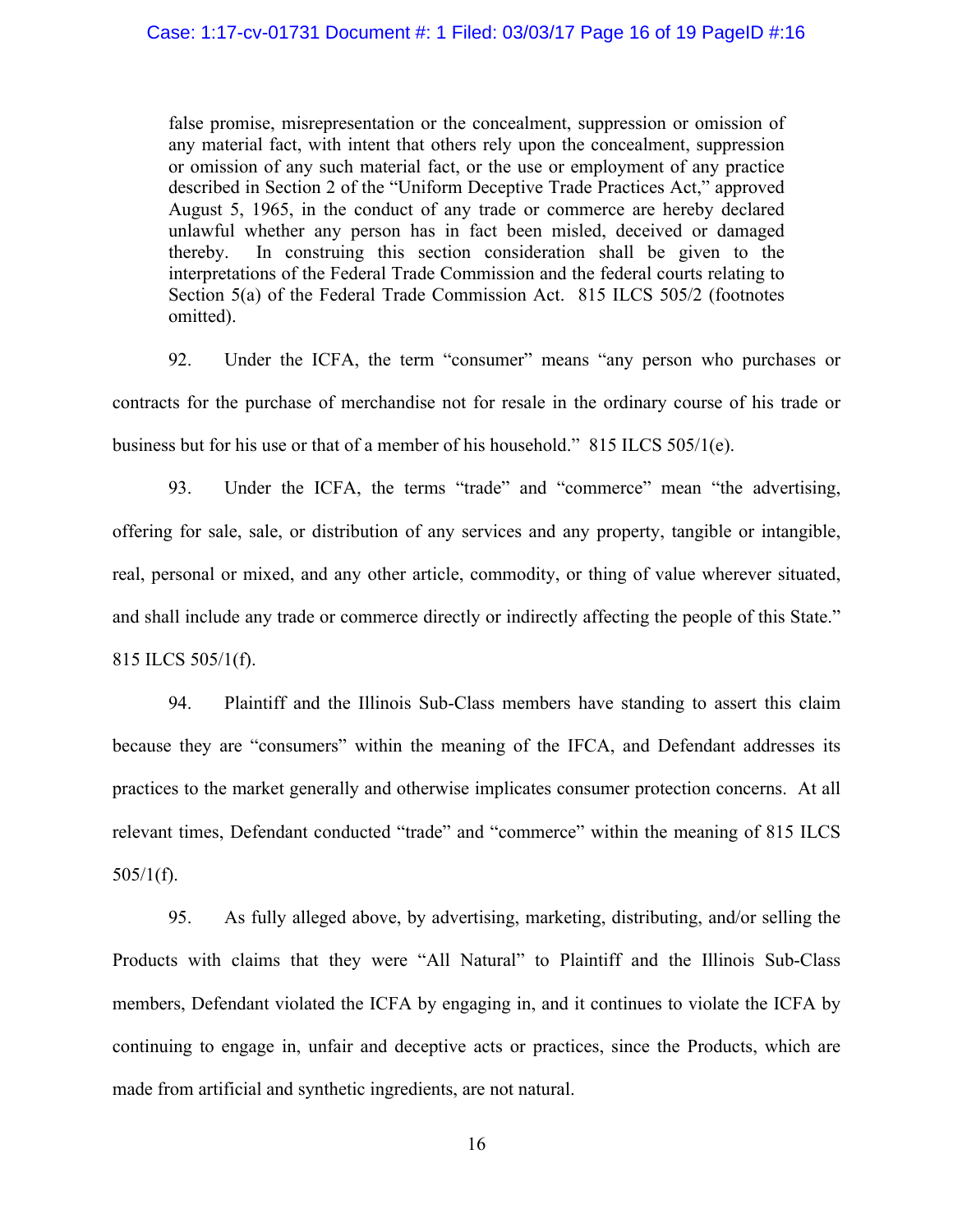#### Case: 1:17-cv-01731 Document #: 1 Filed: 03/03/17 Page 17 of 19 PageID #:17

96. Defendant's unlawful, unfair and/or deceptive practices described herein are continuing in nature and are widespread practices.

97. Defendant's actions, which were willful and wanton, constitute intentional violations of the ICFA.

98. Defendant intended that Plaintiff and the Illinois Sub-Class members rely on the unfair and deceptive acts and omissions alleged herein so that they would buy, and/or continue to buy, Defendant's Products.

99. Plaintiff and the Illinois Sub-Class members believed Defendant's representations that the Product was "All Natural." Plaintiff and the Illinois Sub-Class members would not have purchased the Product had they known the Product was not, in fact, "All Natural" because they contained artificial and synthetic ingredients.

100. Plaintiff and the Illinois Sub-Class members were injured in fact and lost money as a result of Defendant's conduct of improperly describing the Product as "All Natural." Plaintiff and the Illinois Sub-Class members paid for a product that was "All Natural", but did not receive such product.

101. The product Plaintiff and the Illinois Sub-Class members received were worth less than the product for which they paid. Plaintiff and the Illinois Sub-Class members paid for the Product on account of Defendant's misrepresentations that the Product was "All Natural."

102. Plaintiff and the Illinois Sub-Class members seek to enjoin such unfair and deceptive acts and practices as described above. Each of the Illinois Sub-Class members will be irreparably harmed unless the Court enjoins Defendant's unlawful actions, in that Plaintiff and the Illinois Sub-Class members will continue to be unable to rely on Defendant's representations that the Product is "All Natural."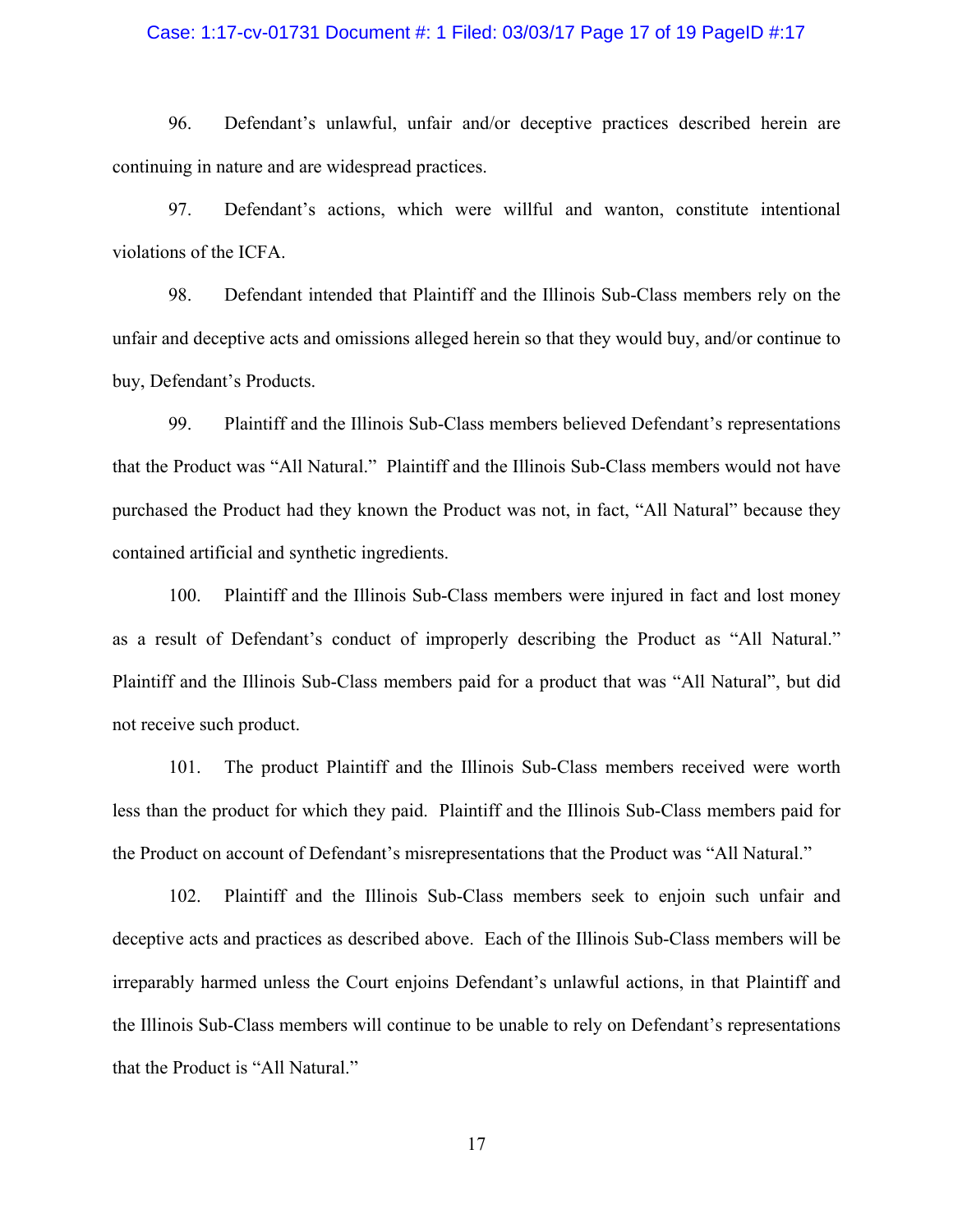### Case: 1:17-cv-01731 Document #: 1 Filed: 03/03/17 Page 18 of 19 PageID #:18

103. Plaintiff and the Illinois Sub-Class members seek declaratory relief, restitution for monies wrongfully obtained, disgorgement of ill-gotten revenues and/or profits, injunctive relief, enjoining Defendant from continuing to disseminate its false and misleading statements, and other relief allowable under the ICFA.

104. Defendant's material misrepresentations and omissions described above have caused harm to Plaintiff and other members of the Illinois Sub-Class.

105. Plaintiff and the other members of the Illinois Sub-Class have suffered injury in fact and lost money as a result of these unlawful, unfair, and fraudulent practices.

WHEREFORE, Plaintiff respectfully asks this Court to:

- a. Certify the proposed National Class and the Illinois Sub-Class as class actions pursuant to Fed. R. Civ. P 23, and appoint Plaintiff as the class representative and her undersigned counsel as class counsel;
- b. Enter an order for injunctive and declaratory relief as described herein, including but not limited to a corrective advertising campaign;
- c. Enter judgment in favor of each class member for damages suffered as a result of the conduct alleged herein, to include interest and pre-judgment interest;
- d. Award Plaintiff reasonable attorneys' fees and costs;
- e. Award Plaintiff and the class treble damages; and
- f. Grant such other and further legal and equitable relief as the Court deems just and equitable.

Dated: March 3, 2017

Respectfully submitted,

/s/ <u>Kasif K</u>howaja  *One of the Attorneys for Plaintiff*